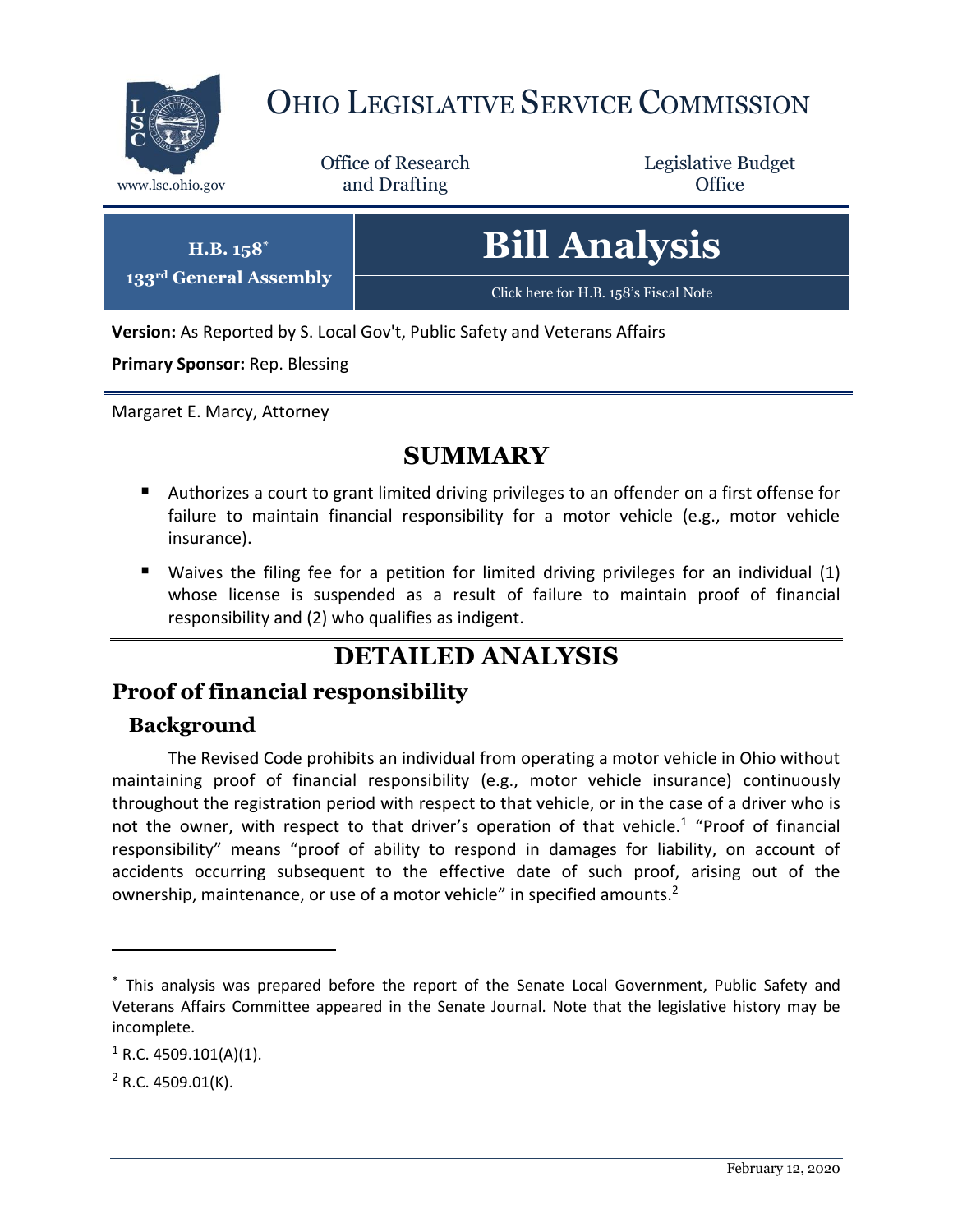#### **Failure to produce proof of financial responsibility**

A person is required to provide proof of financial responsibility in certain circumstances, such as when stopped for a traffic violation.<sup>3</sup> The law imposes civil penalties for failure to maintain financial responsibility as required, which are explained as follows:

- On a first offense:
	- $\Box$  Suspension of driver's license until requirements are met (generally the requirement is to present proof of financial responsibility);
	- $\Box$  \$100 reinstatement fee.<sup>4</sup>
- On a second offense that occurs within five years of the first violation:
	- Suspension of driver's license for one year (the court may grant limited driving privileges, but not for the first 15 days of the suspension, and only if the person presents proof of financial responsibility);
	- $\Box$  \$300 reinstatement fee.<sup>5</sup>
- On a third (or more) offense that occurs within five years of the first violation:
	- Suspension of driver's license for two years (the court may grant limited driving privileges, but not for the first 30 days of the suspension, and only if the person presents proof of financial responsibility);
	- $\Box$  \$600 reinstatement fee.<sup>6</sup>

### **Indigency waiver and limited driving privileges**

As implied above, a court may grant a person limited driving privileges on a second or third offense, but not on a first offense. That is, current law does not state that a person, who fails to maintain proof of financial responsibility once and is unable to pay reinstatement fees, may be granted limited driving privileges. The bill allows a court to grant limited driving privileges on a first offense, but only if the person presents proof of financial responsibility and is enrolled in a driver's license reinstatement fee payment plan (which allows an offender to pay the reinstatement fee in installments of \$50 per month or more).<sup>7</sup>

 $\overline{a}$ 

 $3$  R.C. 4509.101(A)(3).

 $4$  R.C. 4509.101(A)(2)(a) and (d) and (A)(5).

 $5$  R.C. 4509.101(A)(2)(b) and (d) and (A)(5).

 $6$  R.C. 4509.101(A)(5)(c) and (d).

<sup>&</sup>lt;sup>7</sup> R.C. 4509.101(A)(2)(a). Generally, unless expressly authorized by the Revised Code, a court may not grant limited driving privileges during any suspension imposed by the Bureau of Motor Vehicles (BMV). The suspension at issue here is imposed by the BMV. R.C. 4510.021(B).